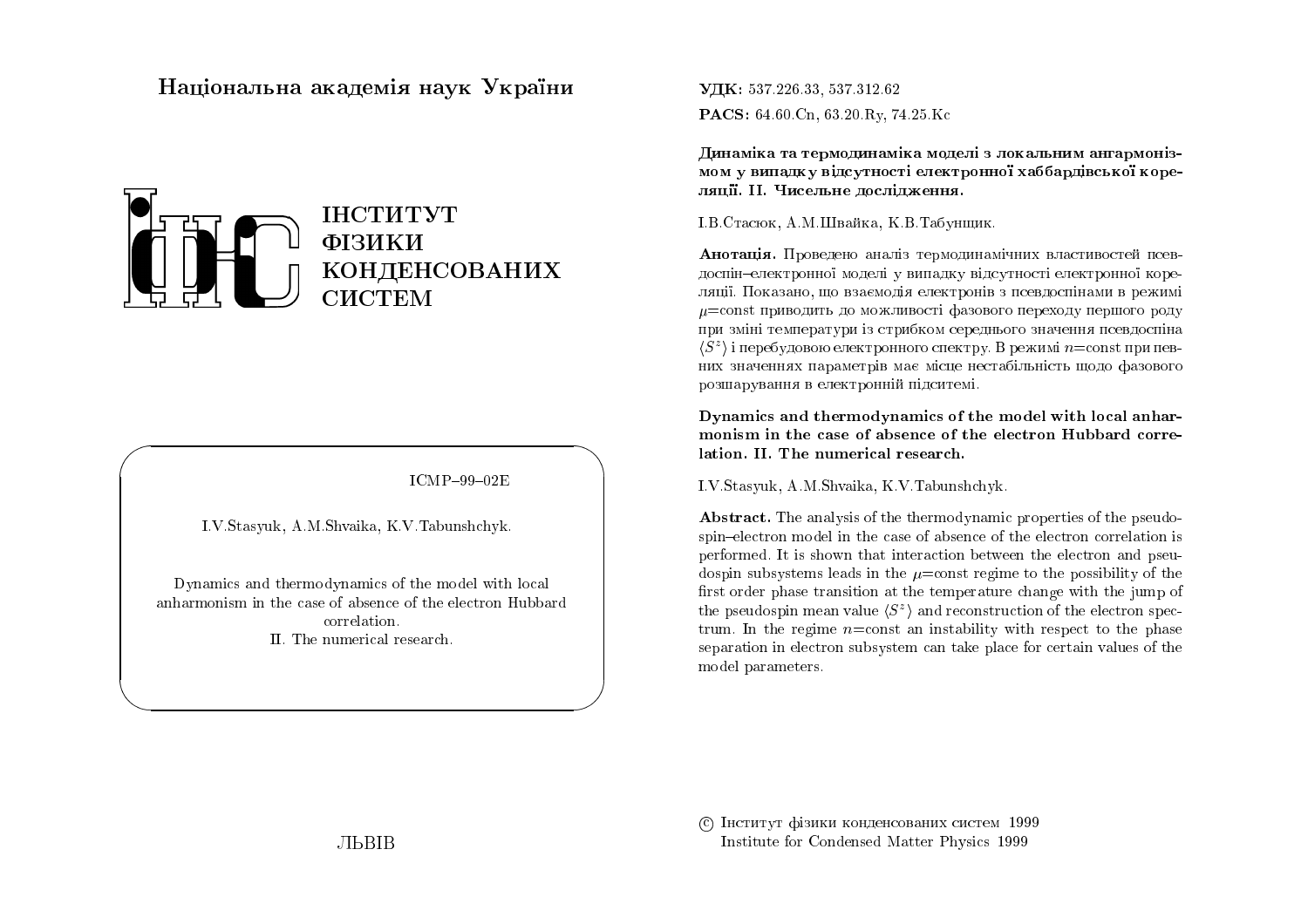## 1. Introduction.

The model under consideration takes into account the interaction of electrons with the local anharmonic mode of lattice vibrations. Such property is characteristic for the vibrations of the so-called apex oxygen ions O<sub>N</sub> along c-axis direction of the layered compounds of YBa<sub>2</sub>Cu<sub>3</sub>O<sub>7</sub>  $-$  type structure [1-3]. In the case of local double-well potential, the vibrational degrees of freedom can be presented by pseudospin variables. The Hamiltonian of the model, with the use of pseudospin variables for the description of anharmonic vibrations, has the following form [4].

$$
H = \sum_{i} H_i + \sum_{ij\sigma} t_{ij} b_{i\sigma}^{\dagger} b_{j\sigma} , \qquad (1)
$$

$$
H_i = U n_i \uparrow n_i + E_o(n_i \uparrow + n_i) + g(n_i \uparrow + n_i) S_i^z - \Omega S_i^x - h S_i^z , \quad (2)
$$

where the single-site energy  $H_i$  includes Hubbard correlation U, interaction with anharmonic (pseudospin) mode  $(q - term)$ , the energy of the tunnelling splitting  $(\Omega - \text{term})$  and energy of the anharmonic potential asymmetry  $(h - \text{term})$ :  $E_0$  defines the origin of energies of the singleelectron states (for the case of grand canonical ensemble  $E_0 = -\mu$ ). The values  $S^z = \pm 1/2$  correspond to the two possible positions of oxygen  $O_{I\!V}$ in the double-well potential. The second term in (1) describes electron transfer.

In the first part of this work [5] we have written the Hamiltonian of the model in the second quantized form (for the case  $\Omega = 0$  and absence of the Hubbard correlation  $U=0$ )

$$
H = \sum_{i} \{ \varepsilon (n_{i\uparrow} + n_{i\downarrow}) + \tilde{\varepsilon} (\tilde{n}_{i\uparrow} + \tilde{n}_{i\downarrow}) - hS_{i}^{z} \} + + \sum_{ij\sigma} t_{ij} (a_{i\sigma}^{+} a_{j\sigma} + a_{i\sigma}^{+} \tilde{a}_{j\sigma} + \tilde{a}_{i\sigma}^{+} a_{j\sigma} + \tilde{a}_{i\sigma}^{+} \tilde{a}_{j\sigma}) = = H_{o} + H_{int},
$$
 (3)

using the operators of the electron creation (annihilation) at the site with certain pseudospin orientation

$$
a_{\sigma i} = b_{\sigma i} (1/2 + S_i^z) , \quad a_{\sigma i}^+ = b_{\sigma i}^+ (1/2 + S_i^z) ,\tilde{a}_{\sigma i} = b_{\sigma i} (1/2 - S_i^z) , \quad \tilde{a}_{\sigma i}^+ = b_{\sigma i}^+ (1/2 - S_i^z) .
$$
\n(4)

Here

$$
\varepsilon = E_o + g/2, \qquad \tilde{\varepsilon} = E_o - g/2, \tag{5}
$$

are energies of the single-site states;  $H_0$  is the single-site (diagonal) term,  $H_{int}$  is the hopping terms.

The analytical calculation was performed by diagrammatic method in the mean field approximation [5]. Single-particle Green functions are taken in the Hubbard–I approximation. This corresponds to the omitting of the diagrams including semi-invariants of the higher than first order in the loop and also the connection of two loops by more than one semiinvariant.

Then the analytical equation for the mean value of pseudospin  $\langle S^z \rangle$ was expresed in form

$$
\langle S_l^z \rangle = \langle S_l^z \rangle_{MF} = \frac{1}{2} \tanh \left\{ \frac{\beta}{2} (h + \alpha_2 - \alpha_1) + \ln \frac{1 + e^{-\beta \varepsilon}}{1 + e^{-\beta \varepsilon}} \right\}.
$$
 (6)

Difference  $\alpha_2 - \alpha_1$  in (6) corresponds to the internal effective self-consistent field acting on pseudospin

$$
\alpha_2 - \alpha_1 = \frac{2}{N} \sum_{\vec{k}} t_{\vec{k}} \frac{\varepsilon - \tilde{\varepsilon}}{\varepsilon_I(t_{\vec{k}}) - \varepsilon_{II}(t_{\vec{k}})} \{ n(\varepsilon_{II}(t_{\vec{k}})) - n(\varepsilon_I(t_{\vec{k}})) \}, \quad (7)
$$

 $n(\varepsilon) = \frac{1}{1 + e^{\beta \varepsilon}}$  is Fermi distribution,  $\varepsilon_{I,II}$  are energies of the singleelectron excitations

$$
\varepsilon_{I,II}(t_{\vec{k}}) = 1/2(2E_o + t_{\vec{k}}) \pm 1/2\sqrt{g^2 + 4t_{\vec{k}}\langle S^z \rangle g + t_{\vec{k}}^2}.
$$
 (8)

Behaviour of the electron bands as function of the coupling constant is presented in Fig. 1. One can see that the gap in spectrum always exists. The widths of subbands depends on the mean value of pseudospin and in the case of strong coupling  $(q \gg W)$  subbands halfwidth is equal to  $W(\frac{1}{2}\pm \langle S^z \rangle).$ 

The diagram series for mean value  $\langle n_i \rangle$  (using the perturbation the ory, Wick's theorem and expansion in semi-invariants) can be presented in the form

$$
\langle n_i \rangle = \blacksquare = \bigoplus \cdot \bigoplus \cdot \bigoplus \cdot \uparrow \rightarrow 1 \quad \text{(9)}
$$



with the analytical expression

$$
\langle n \rangle = \frac{2}{N} \sum_{\vec{k}} \{ n(\varepsilon_I(t_{\vec{k}})) + n(\varepsilon_{II}(t_{\vec{k}})) \} - 2 \langle P^+ \rangle n(\tilde{\varepsilon}) - 2 \langle P^- \rangle n(\varepsilon). \tag{10}
$$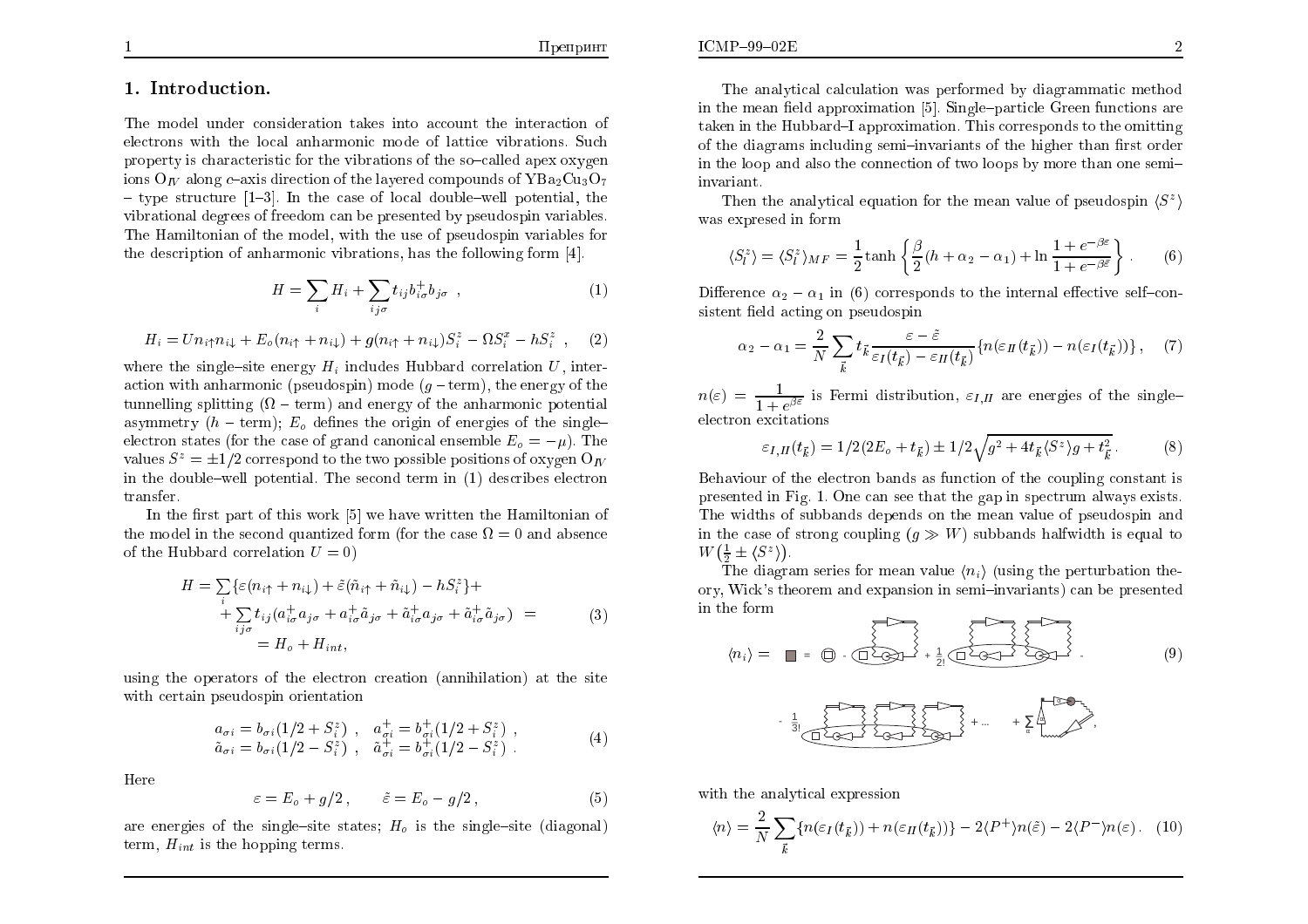The diagram series for the thermodynamical potential and the corresponding analytical expression are following

$$
\beta \triangle \Omega = -\ln Z + \ln Z_o, \qquad Z = Sp(e^{-\beta H}), \qquad Z_o = Sp(e^{-\beta H_o}),
$$

$$
\beta \Delta \Omega = \begin{pmatrix} \frac{1}{2} & \frac{1}{2} & \frac{1}{2} & \frac{1}{2} & \frac{1}{2} & \frac{1}{2} & \frac{1}{2} & \frac{1}{2} & \frac{1}{2} & \frac{1}{2} & \frac{1}{2} & \frac{1}{2} & \frac{1}{2} & \frac{1}{2} & \frac{1}{2} & \frac{1}{2} & \frac{1}{2} & \frac{1}{2} & \frac{1}{2} & \frac{1}{2} & \frac{1}{2} & \frac{1}{2} & \frac{1}{2} & \frac{1}{2} & \frac{1}{2} & \frac{1}{2} & \frac{1}{2} & \frac{1}{2} & \frac{1}{2} & \frac{1}{2} & \frac{1}{2} & \frac{1}{2} & \frac{1}{2} & \frac{1}{2} & \frac{1}{2} & \frac{1}{2} & \frac{1}{2} & \frac{1}{2} & \frac{1}{2} & \frac{1}{2} & \frac{1}{2} & \frac{1}{2} & \frac{1}{2} & \frac{1}{2} & \frac{1}{2} & \frac{1}{2} & \frac{1}{2} & \frac{1}{2} & \frac{1}{2} & \frac{1}{2} & \frac{1}{2} & \frac{1}{2} & \frac{1}{2} & \frac{1}{2} & \frac{1}{2} & \frac{1}{2} & \frac{1}{2} & \frac{1}{2} & \frac{1}{2} & \frac{1}{2} & \frac{1}{2} & \frac{1}{2} & \frac{1}{2} & \frac{1}{2} & \frac{1}{2} & \frac{1}{2} & \frac{1}{2} & \frac{1}{2} & \frac{1}{2} & \frac{1}{2} & \frac{1}{2} & \frac{1}{2} & \frac{1}{2} & \frac{1}{2} & \frac{1}{2} & \frac{1}{2} & \frac{1}{2} & \frac{1}{2} & \frac{1}{2} & \frac{1}{2} & \frac{1}{2} & \frac{1}{2} & \frac{1}{2} & \frac{1}{2} & \frac{1}{2} & \frac{1}{2} & \frac{1}{2} & \frac{1}{2} & \frac{1}{2} & \frac{1}{2} & \frac{1}{2} & \frac{1}{2} & \frac{1}{2} & \frac{
$$

We would like to remind, also, the diagram equation and analytical solution for the pseudospin correlator



where

$$
\sum_{\alpha,\beta}(-1)^{\alpha+\beta}\frac{\Pi_{\vec{q}}^{\alpha,\beta}}{\Pi_{\vec{q}}^{\beta}} = \frac{2\beta}{N}\sum_{\vec{k}}\frac{t_{\vec{k}}t_{\vec{k}+\vec{q}}(\varepsilon-\tilde{\varepsilon})^2}{[\varepsilon_I(t_{\vec{k}})-\varepsilon_{II}(t_{\vec{k}})][\varepsilon_I(t_{\vec{k}+\vec{q}})-\varepsilon_{II}(t_{\vec{k}+\vec{q}})]}\times
$$

$$
\times \left\{ \frac{n[\varepsilon_I(t_{\vec{k}})] - n[\varepsilon_I(t_{\vec{k}+\vec{q}})]}{\varepsilon_I(t_{\vec{k}}) - \varepsilon_I(t_{\vec{k}+\vec{q}})} + \frac{n[\varepsilon_{II}(t_{\vec{k}})] - n[\varepsilon_{II}(t_{\vec{k}+\vec{q}})]}{\varepsilon_{II}(t_{\vec{k}}) - \varepsilon_{II}(t_{\vec{k}+\vec{q}})} - \frac{n[\varepsilon_I(t_{\vec{k}})] - n[\varepsilon_{II}(t_{\vec{k}+\vec{q}})]}{\varepsilon_I(t_{\vec{k}}) - \varepsilon_{II}(t_{\vec{k}+\vec{q}})} - \frac{n[\varepsilon_{II}(t_{\vec{k}})] - n[\varepsilon_I(t_{\vec{k}+\vec{q}})]}{\varepsilon_{II}(t_{\vec{k}}) - \varepsilon_I(t_{\vec{k}+\vec{q}})} \right\}.
$$
\n(15)

Our correlator is different from zero only in the static case. This is due to the fact that operator  $S^z$  commutes with Hamiltonian being the integral of motion.



Figure 1. Electron bands boundaries ( $W = 0.4, \langle S^z \rangle = 0.2$ ).

### 2. The numerical research in  $\mu$ =const regime.

In investigation of the equilibrium conditions we shall separate two regimes:  $\mu$ =const and *n*=const. The equilibrium is defined for the first regime by the minimum of thermodynamical potential:  $\left(\frac{\partial \Omega}{\partial \langle S^z \rangle}\right) = 0$ .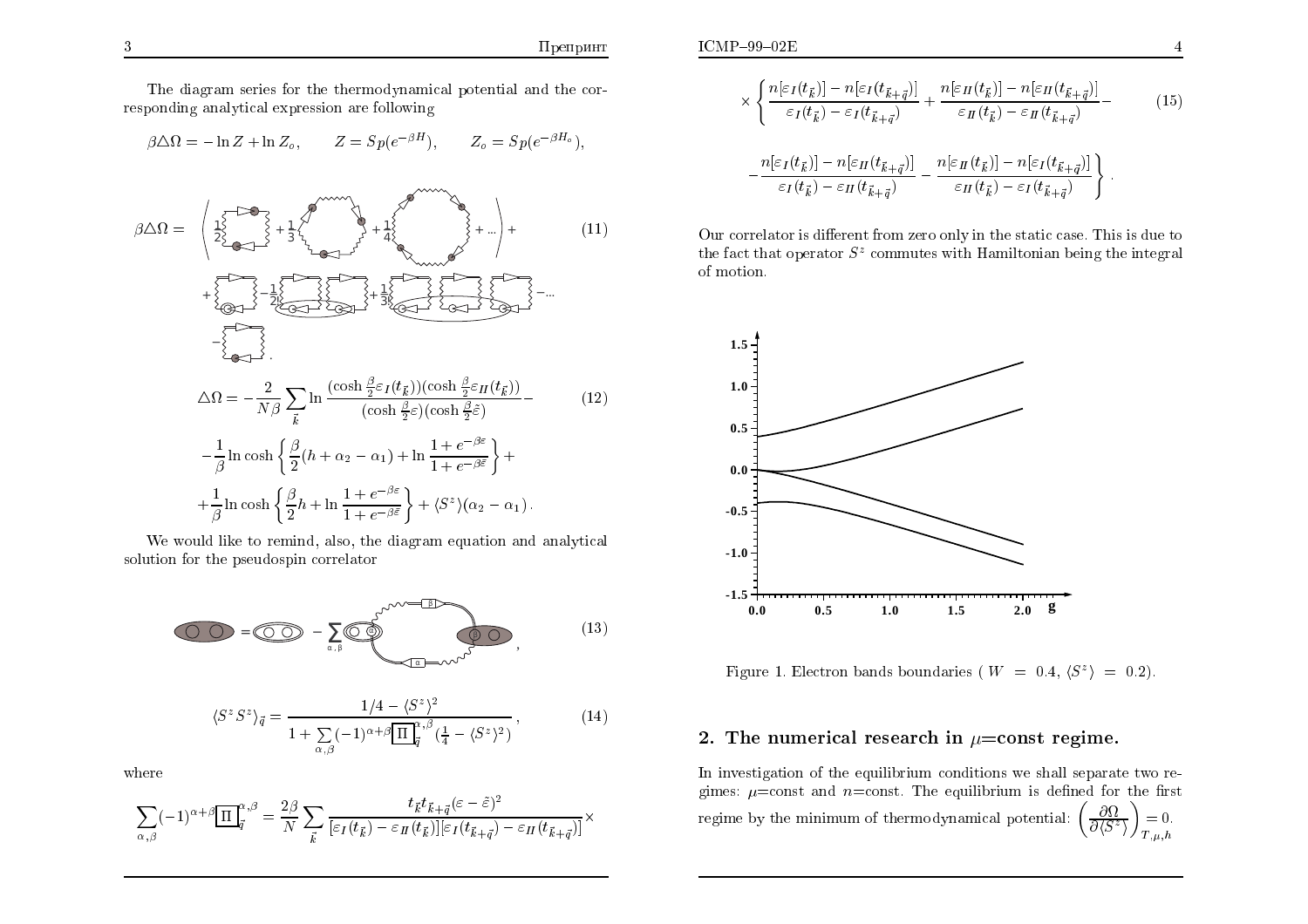The  $\mu$ =const regime corresponds to the case when the charge redistribution between conducting sheets  $CuO<sub>2</sub>$  and other structural elements (charge reservoir, e.g. nonstoichiometric in oxygen CuO chains in YBaCuO type structures) is allowed.

The dependences of order parameter  $\langle S^z \rangle$  on field h and temperature  $T$ , at the constant value of chemical potential, are determined by equation  $(6)$ . All integrals in  $(6)$  can be calculated analytically at zero temperature (below, all calculations will be performed for rectangular density of states, but we would like to remark that similar behaviour we can obtain in the case of semi-elliptic density of states).

We shall present all our results for the case of zero temperature as well as for the case of non-zero temperature.

The phase diagrams  $\mu - h$  which indicate stability regions for states with  $\langle S^z \rangle = \pm \frac{1}{2}$  are shown in Fig. 2 for  $g \gg W$ .

One can see two regions of the  $\mu$  and h values where the states with  $\langle S^z \rangle = \frac{1}{2}$  and  $\langle S^z \rangle = -\frac{1}{2}$  are both stable. In the vicinity of these regions the phase transitions of the first order with the change of the longitudinal field h and/or chemical potential  $\mu$  take place and they are shown by thick lines on phase diagrams Fig. 2.

The field dependencies of  $\langle S^z \rangle$  and  $\Omega$  near the phase transition point are presented in Figs. 3, 4. Their behaviour in the cases of  $T=0$  and  $T \neq 0$  with the change of chemical potential is similar: S - like for mean value of pseudospin and the fish tail form for thermodynamical potential.

In the  $\mu$ =const regime chemical potential can be situated in the electron bands or out of them with the change of field  $h$  (Fig. 5 dashed line) and in the vicinity of the phase transition point this results in the rapid change of the electron concentration (Fig. 6 dotted lines) due to the charge transfer from/to the reservoir (CuO planes). The widths of the electron subbands depend on the mean value of pseudospin which results in the presented above behaviours.

The phase transition point is presented by the inflection point on the dependence  $\Omega(h)$  (Fig. 4 dotted lines). At the same time this value is determined according to the Maxwell rule from the plot of function  $S^z(h)$ .

With the temperature increase the region of the phase coexistence narrows and the corresponding phase diagram  $T_c$  - h is shown in Fig. 7. The tilt of the coexistence curve testifies the possibility of the first order phase transition at the change of temperature with the jump of pseudospin mean value. (The phase diagram  $T_c-\mu$  has a similar form). The existence of the shifted and tilted curve as result of the local pseudospinelectron interaction was obtained for the first time in [6] for pseudospin-



Figure 2. Phase diagram  $\mu$  - h. Dotted and thin solid lines surround regions with  $S^z = \pm \frac{1}{2}$ , respectively. Thick solid line indicate the first order phase transition points. a) the case of zero temperature; b)  $T =$  $0.002$  (*W* = 0.2; *g* = 1).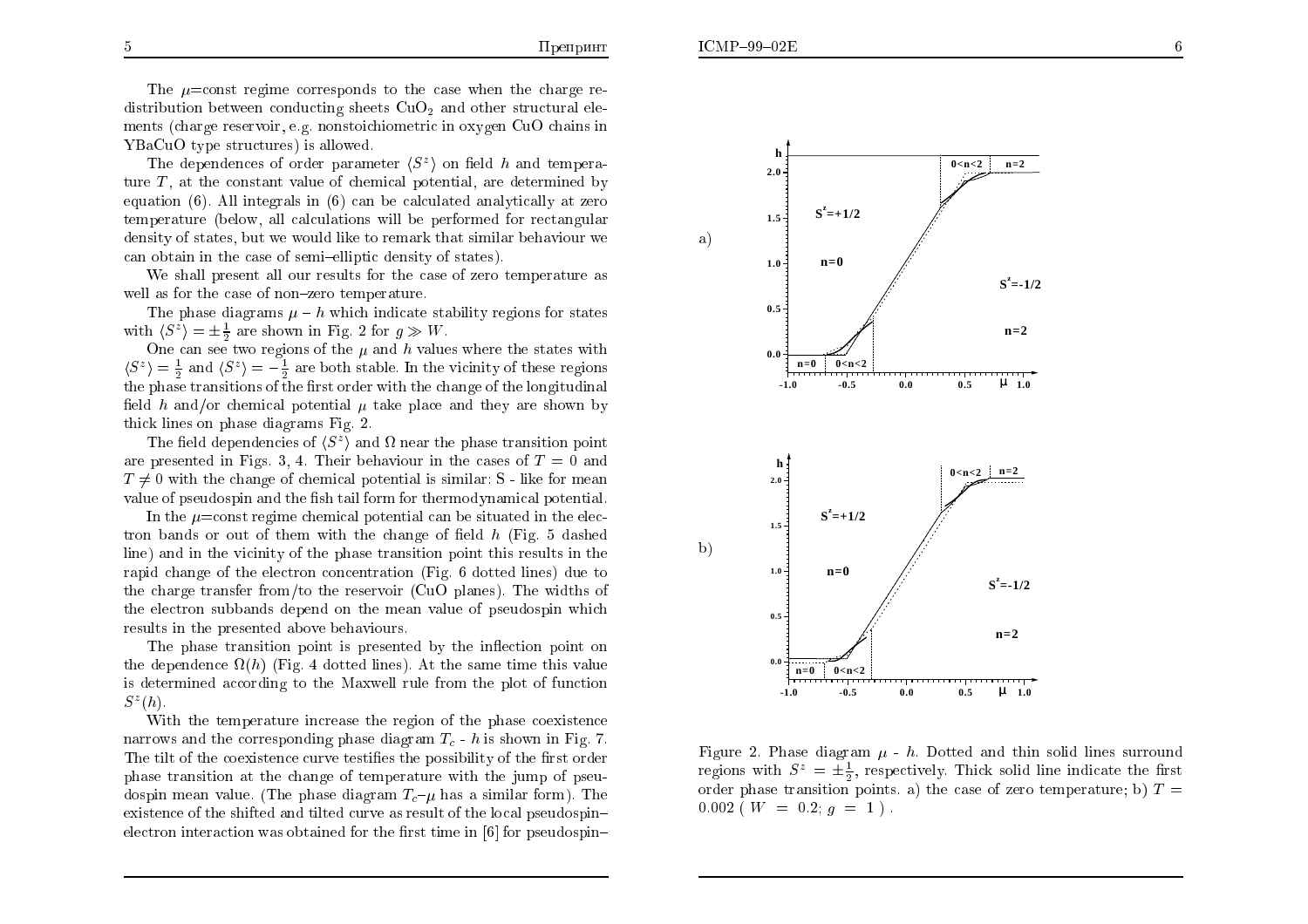



Figure 3. Field dependency of  $\langle S^z \rangle$   $(W = 0.2, \mu = -0.4, g = 1.0)$  for  $\mu$ =const regime; T = 0.01 and T = 0.



Figure 5. Field dependency of electron bands boundaries ( $W = 0.2$ ,  $\mu = -0.4, g = 1.0$ ;  $T = 0.01$  and  $T = 0$ .



Figure 4. Field dependency of thermodynamical potential  $(W = 0.2,$  $\mu = -0.4, g = 1.0$ ;  $T = 0.01$  and  $T = 0$ .



Figure 6. Field dependency of electron concentration  $(W = 0.2,$  $\mu = -0.4, g = 1.0$ ;  $T = 0.01$  and  $T = 0$ .

 $0.5 -$ 

 $S^z$ 

 $0.3\frac{3}{3}$ 

 $0.1 -$ 

 $-0.1 -$ 

 $-0.3\frac{3}{3}$ 

 $-0.5$ 

 $0.18$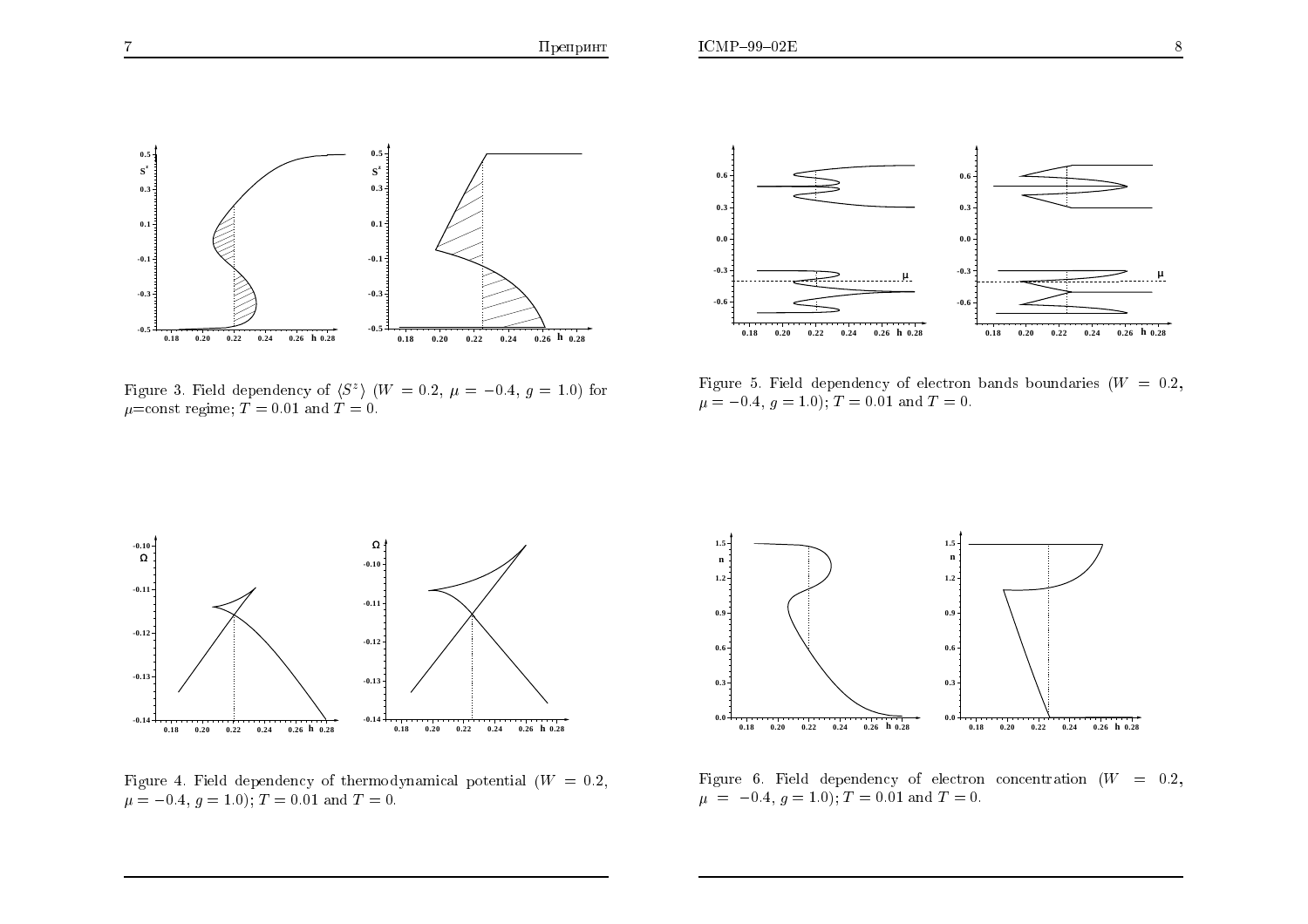electron model with direct interaction between pseudospins.

The analysis of the thermodynamical potential behaviour with the temperature increase (Fig. 8) shows that the lowest value of  $\Omega(T)$  corresponds to the jump of the mean value of pseudospin (Fig. 9 dotted lines) from the branch which corresponds to the low temperature phase to the branch of the hight temperature phase. The analysis of the  $\langle S^zS^z \rangle$ behaviour with the temperature decrease shows that the hight temperature phase is stable up to zero temperature. This means that vertical line on the  $T_c$ -h phase diagram only once cross the boundary of the phase stability.

In figures the case when the chemical potential is places in the lower subband is presented. There is no any specific behaviour when chemical potential is placed out of bands. And if chemical potential is placed in upper subband our results transform according to the internal symmetry of the Hamiltonian:



Figure 7. Phase diagram  $T_c - h$  ( $g = 1, \mu = -0.4$ ).

### 3. The numerical research in  $n = const$  regime.

In the regime of the fixed value of electron concentration the first order phase transition with the jump of pseudospin mean value accompanied



Figure 8. Temperature dependence of thermodynamical potential  $(W =$ 0.2,  $h = 0.22$ ,  $\mu = -0.4$ ,  $g = 1$ ).



Figure 9. Dependence of the mean value of pseudospin and pseudospinpseudospin correlation function on the temperature  $(W = 0.2, h = 0.22)$ .  $\mu = -0.4, g = 1$ .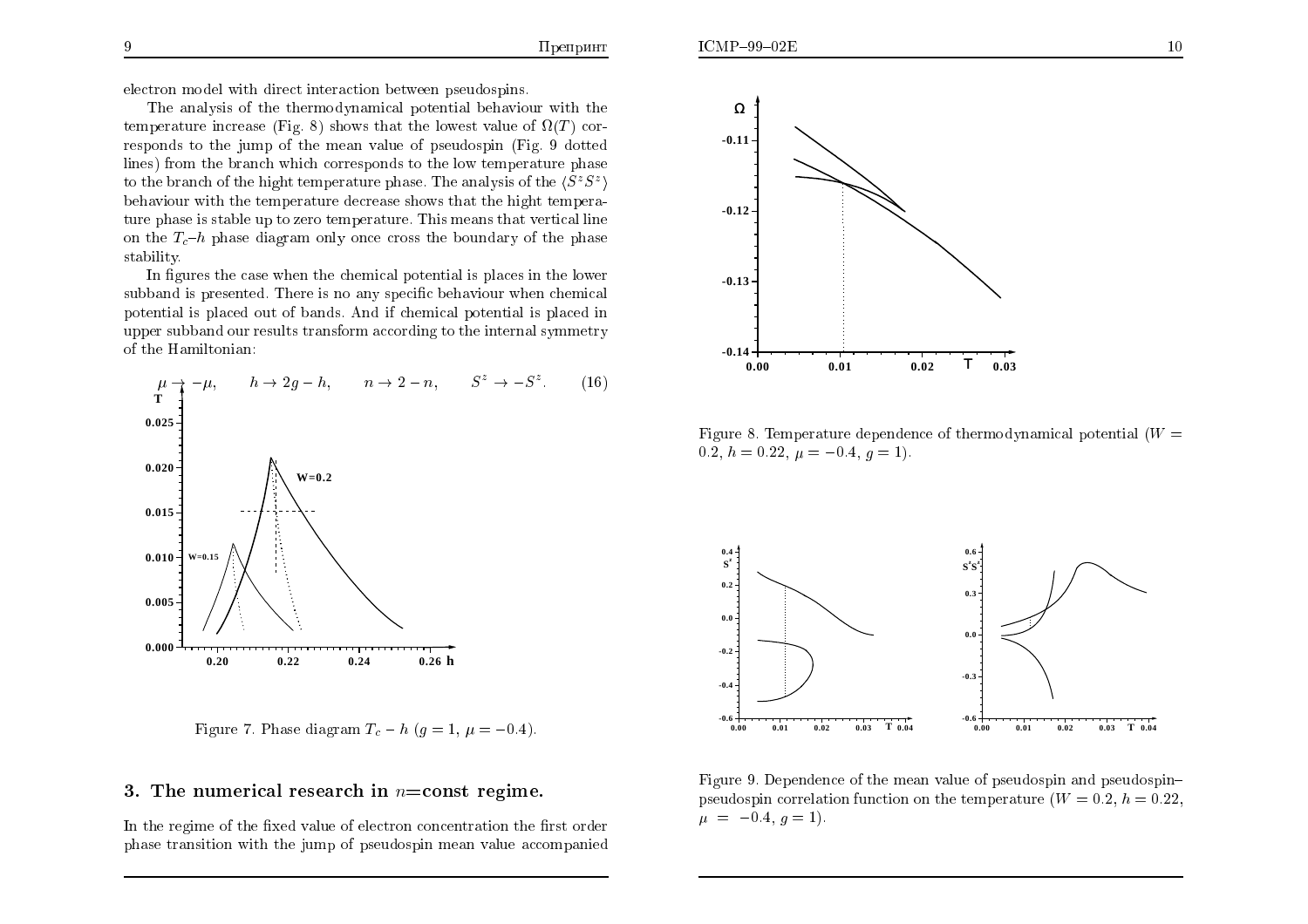$ICMP-99-02E$ 

The dependence of the mean value of particle number (or electron concentration) on chemical potential is one of the factors that determines the thermodynamically stable states of system. One can see the regions with  $d\mu/dn \leq 0$  where states with homogenous distribution of particle are unstable, which correspond the phase separation into the regions with different electron concentrations and pseudospin mean values (Fig. 10 and Fig.  $11$ ).

In the  $n = \text{const}$  regime the equilibrium condition is determined by the minimum of free energy  $F = \Omega + \mu N$ . In the phase separated region free energy as a function of n deflects up (Fig. 11) and concentrations of the separated phases are determined by the tangent line touch points (these points, also, are points of binodal lines, which are determined according to the Maxwell rule from the function  $\mu(n)$  see. Fig. 10).

Resulting phase diagram  $T-n$  is shown in Fig. 12.



Figure 10. Dependence of the chemical potential  $\mu$  on the electron concentration *n* and pseudospin mean-value  $\langle S^z \rangle$  for different *h* values  $(g = 1, W = 0.2, T = 0.01).$ 

#### 4. Conclusions.

The investigation of the pseudospin-electron model in the case of absence of the electron correlation was performed in the mean field approximation using Hubbard–I approximation for the calculation of the single– particle Green function. In the first part of this paper we performed



Figure 11. Dependence of the chemical potential  $\mu$  on the electron concentration  $n$  and deviation of free energy from linear dependence for different T values  $(q = 1, W = 0.2, h = 0.2)$ .



Figure 12. Phase diagram  $T - n$  ( $q = 1$ ,  $W = 0.2$  h = 0.2) for phase separated state: solid line – binodal points, dashed line – spinodal points.

ration.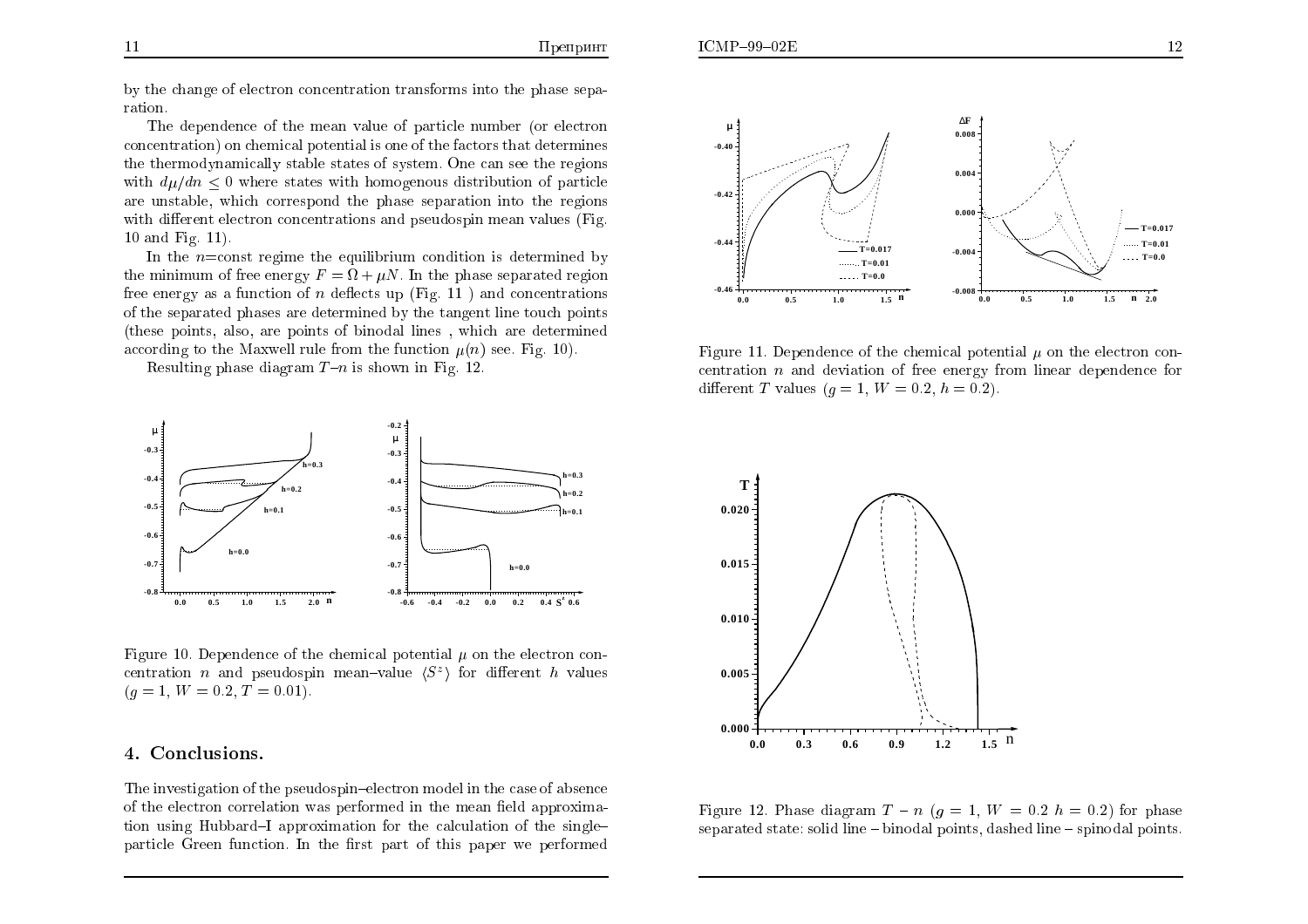the analytical consideration for our model and all quantities have been obtained in the framework of one approximation.

As a result of numerical investigations we obtain:

1) the gap in the electron spectrum always exist (with the change of mean value of pseudospin the reconstruction of electron spectrum is realized):

2) the possibility of the first order phase transition with the change of the longitudinal field h (in consequence of this the  $S$ -like behaviour for mean value of pseudospin with the jump in the phase transition point (that corresponds to the inflected point on the dependence  $\Omega(h)$ ) is obtained and in this point the concentration redistribute rapidly between the conducting sheets  $CuO<sub>2</sub>$  and charge reservoir (CuO planes) in YBaCuO type structures);

3) the phase coexistence curve is tilted from vertical line, therefore the possibility of the first order phase transition with the temperature change exists:

4) the hight temperature phase is stable in the whole region of temperature  $(Fig, 9)$ :

5) in the regime *n*=const we have the regions with  $d\mu/dn < 0$ , which corresponds to the phase separation with the appearance of regions with different electron concentrations and different orientation of pseudospins.

### References

- 1. Cohen R.E., Pickett W.E., Krakauer H. Theoretical determination of strong electron-phonon coupling in  $YBa_2Cu_3O_7$  // Phys. Rev. Lett – 1990. – 64, N 21. – P 2575–2578.
- 2. Maruyama H., Ishii T., Bamba N., Maeda H., Koizumi A., Yoshikawa Y., Yamazaki H. Temperature dependence of the EXAFS spectrum in YBa<sub>2</sub>Cu<sub>3</sub>O<sub>7-6</sub> compounds //*Physica C.* - 1989. - **160**, N 5/6. -P. 524.
- 3. Conradson S.D., Raistrick I.D. The axial oxygen atom and superconductivity in  $YBa_2Cu_3O_7$  //*Science.* - 1989. - **243**, N 4896. - P. 1340
- 4. Stasyuk I.V., Shvaika A.M. Dielectric properties and electron spectrum of the Muller model in the HTSC theory. // Acta Physica Polonica A, 84, 293 (1993).
- 5. I.V.Stasyuk, A.M.Shvaika, K.V.Tabunshchyk. Dynamics and thermodynamics of the model with local anharmonism in the case of absence of the electron Hubbard correlation.

I. The analytical consideration. // Preprint ICMP-98-21E - P. 1-18.

- 6. Stasyuk I.V., Havrylyuk Yu. Phase transitions in pseudospinelectron model with direct interaction between pseudospins. // Preprint ICMP-98-18E - P.  $1-20$ .
- 7. Stasyuk I.V., Shvaika A.M. Pseudospin–Electron Model in Large Dimensions. // Preprin ICMP-98-20E - P. 1-16.
- 8. Stasyuk I.V., Shvaika A.M. Dielectric instability and local annarmonic model in the theory of high  $-T_c$  superconductivity. // Acta Physica Polonica  $A$ , 85, 363 (1994).
- 9. Stasyuk I.V., Shvaika A.M. Dielectric instability and vibronic  $-$ type spectrum of local anharmonic model of high  $-T_c$  superconductors.// *Ferroelectrics*, **192**,  $-$  P. 1–10 (1997).
- 10. Muller K.A. // *Phase transition.*  $-1988$ .  $-(Special issue)$ .
- 11. Bishop A.R., Martin R.L., Muller K.A., Tesanovic Z. Superconductivity in oxides: Toward a unified picture  $// Z. Phys. B - Condensed$  $Matter. - 1989. - 76$ , N 1. - P. 17-24.
- 12. Hirsch J.E., Tang S. Effective interactions in an oxygen-hole metal //*Phus. Rev. B.*  $-1989$ .  $-40$ . N 4.  $-$  P. 2179–2186.
- 13. Frick M., von der Linden W., Morgenstern I., Raedt H. Local anharmonic vibrations, strong correlations and superconductivity: A quantum simulation study //Z. Phys.  $B$  – Condensed Matter. -1990.  $-81$ , N 2. - P. 327-335.
- 14. Izyumov Yu.A., Letfulov B.M.// Spin fluctuations and superconducting states in the Hubbard model with a strong Coulomb repulsion. J. Phys.: Condens. Matter, 3, 5373 (1991).

13